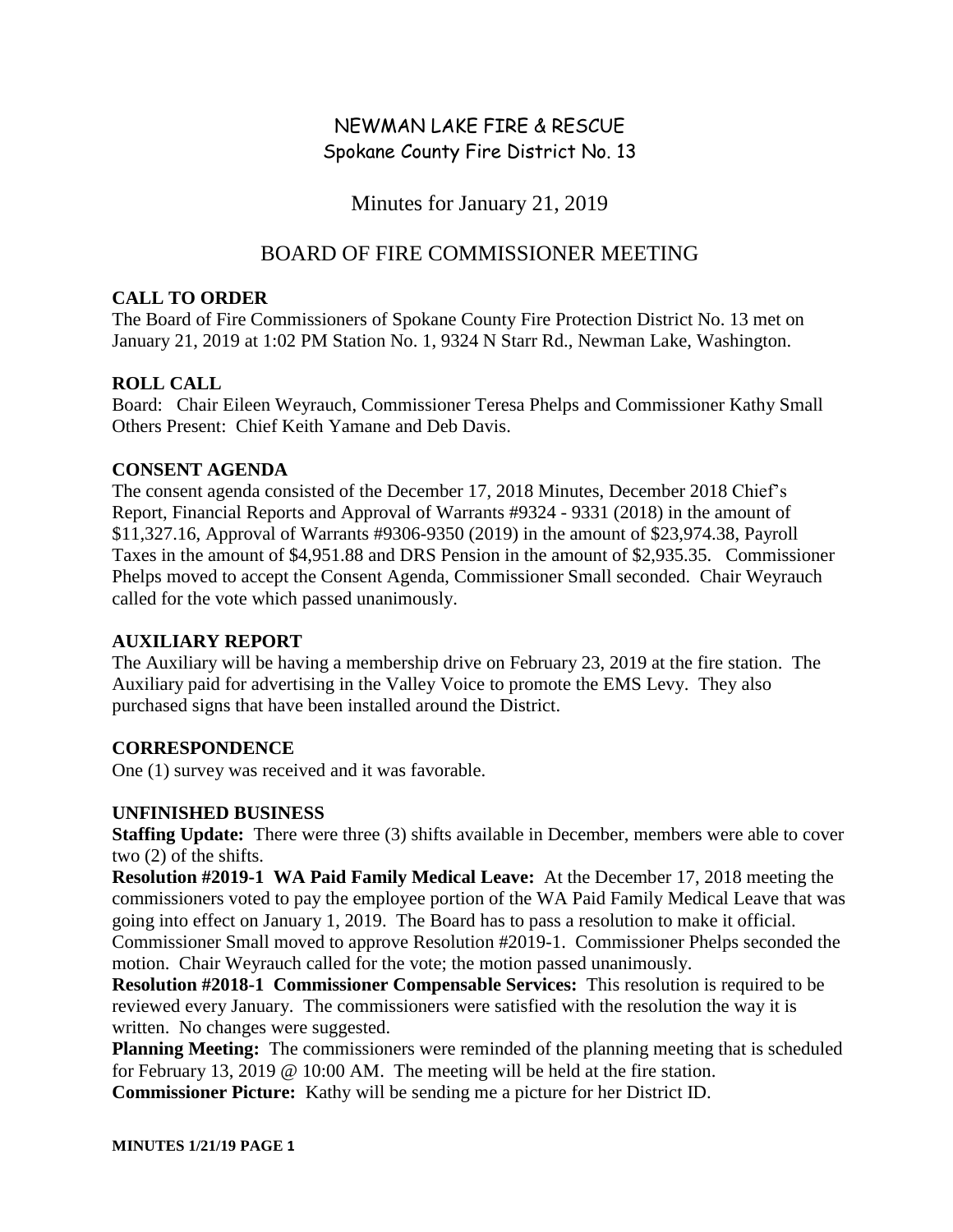**State Audit:** The auditors began the 2016-2017 audit in late November. Toni heard back from the auditor and he stated that she needs to upload some information and then the audit will be completed. She has not been able to upload the document because the auditor's site has been down and is supposed to be up on Monday, January 21<sup>st</sup>. After it is uploaded, he then must send it to Olympia to be reviewed and approved.

#### **NEW BUSINESS**

**2019 Saturday Snure Seminar:** The seminar will take place on Saturday, February 23, 2019 at The Davenport Hotel. There was discussion of the topics to be offered at the seminar and the date was the same as the Auxiliary membership drive. After discussion, all board members decided they would not be attending the seminar.

**2019 WFCA Saturday Seminar Series:** The WFCA Saturday Seminar Series will be in Spokane on March 16, 2019 at The Davenport Hotel. All Commissioners stated they would be attending this seminar. Chief Yamane will get them registered.

#### **ELECTION OF OFFICERS**

Chair Weyrauch nominated Teresa to be the Chair and Kathy to be the Vice-Chair of the Board of Fire Commissioners. Commissioner Small seconded the motion. Chair Weyrauch called for the vote, the motion passed unanimously.

#### **PUBLIC COMMENT**

Deb Davis had questions about the Facebook page. She stated that she has made the FB page so people could not post comments on the site. She can't stop them from replying on our posts. She has been going in and deleting all posts on our page. She stated that many of the comments are very nice and support the District. There has only been one post that was negative and it did not say anything bad about the District. The Board understands that it only takes one person to write a negative comment to cause problems.

Deb was wondering if we could have the Auxiliary take over the FB page then they could delete any negative comments and leave the good ones. Chief Yamane will contact Brian Snure to see if this is okay.

#### **GOOD OF THE ORDER**

Parking – There was discussion on the additional area we need for parking. Chair Weyrauch stated that she did not like the idea of adding additional parking to the area north of the station. This could confuse people when we let them park there for certain events and not allow them to park there at other times. Discussion was held to move/fill-in the swale to the South of the visitor parking lot and extend the parking area to the south. Chief Yamane will investigate what we can do with the swale and parking area.

Flyers – The District will be sending out flyers on the EMS Levy later this week. The flyers should be in the mail about the same time as the ballots.